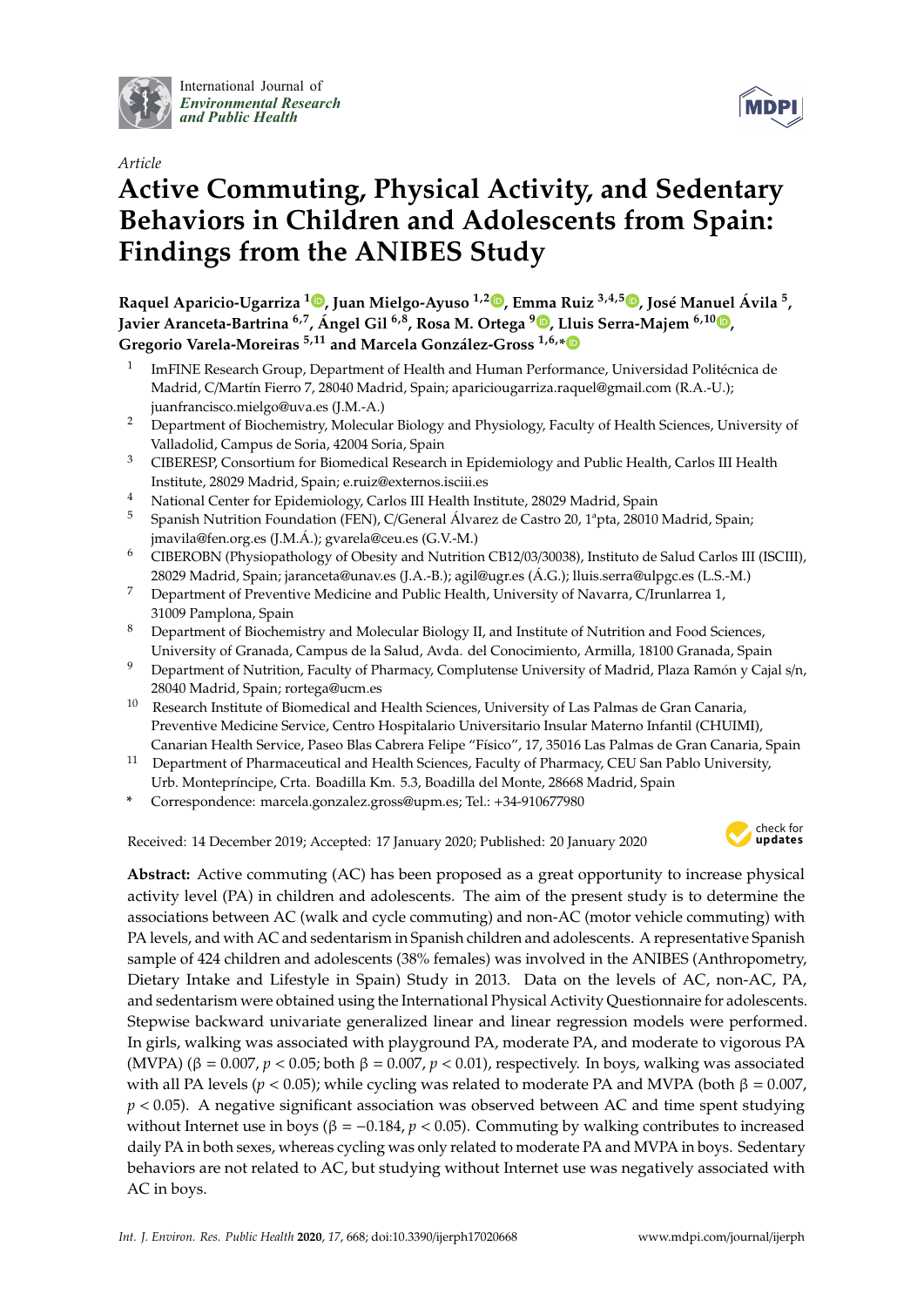**Keywords:** walking; cycling; physical activity; sedentary behaviors; youth; ANIBES study

#### **1. Introduction**

There is growing evidence that lack of physical activity (PA) and sedentarism during childhood predispose children to the development of obesity and chronic health conditions later in life [\[1,](#page-9-0)[2\]](#page-9-1). Despite all the well-established health benefits associated with regular PA [\[3,](#page-9-2)[4\]](#page-9-3), 55.4% of Spanish children and adolescents do not meet the international recommendations for PA introduced by the World Health Organization [\[5\]](#page-9-4) for these age groups (420 min/week of moderate and vigorous intensity PA, MVPA): these included 73.3% females and 44.5% males [\[6\]](#page-9-5). Moreover, the ANIBES (Anthropometry, Dietary Intake and Lifestyle in Spain) study showed that 48.4% of children and adolescents spend >2 h sitting for non-study reasons every day of the week: 49.3% during the week and 84.0% during weekends [\[7\]](#page-9-6). There has been a dramatic worldwide increase in the prevalence of overweight and obese children and adolescents [\[8\]](#page-9-7). In addition, diabetes, metabolic syndrome, and hypertension are now being identified in the youth population [\[9\]](#page-9-8).

Motivating children to be physically active is an important public health strategy for disease prevention [\[3\]](#page-9-2). Active commuting (AC) to/from school provides a great opportunity to incorporate PA into the daily routine of this population [\[10\]](#page-10-0). Active transport to/from school, such as walking or cycling, increases PA levels [\[11\]](#page-10-1), improves cardiovascular health, presents healthier body composition [\[12\]](#page-10-2), reduces stress, and increases academic benefits [\[13\]](#page-10-3). Moreover, cycling as active transportation to/from school is positively related to weight status [\[14\]](#page-10-4), muscular fitness [\[15\]](#page-10-5), and cardiorespiratory fitness [\[16\]](#page-10-6). Furthermore, cycling seems to be more effective in improving physical fitness than other means of transport in children [\[11,](#page-10-1)[16\]](#page-10-6).

Despite all its benefits, however, AC has reduced over time in the UK [\[17\]](#page-10-7), Australia [\[18\]](#page-10-8), EEUU [\[19\]](#page-10-9), Canada [\[20\]](#page-10-10) and, dramatically, in Spain [\[21\]](#page-10-11). Authors agree that more research with higher quality designs and measures is needed to identify successful strategies for increasing AC to/from school [\[22\]](#page-10-12), and for developing and implementing policy initiatives [\[23\]](#page-10-13). In order to create effective future interventions for promoting AC to/from school [\[22\]](#page-10-12), it is necessary to obtain reliable and representative data on the time spent doing AC and non-AC on Spanish children and adolescents.

Therefore, our study aims to (1) describe the characteristics between PA levels split by sex, age groups, and commuting to/from school (motor vehicle, cycle, and walk); (2) examine the associations between the time spent in AC and PA levels evaluated by the International Physical Activity Questionnaire for adolescents (IPAQ-A); and (3) analyze the relationship between AC and sedentary behavior.

## **2. Material and Methods**

#### *2.1. Study Design*

The design, protocol, and methodology of the ANIBES study have already been described in detail elsewhere [\[24,](#page-10-14)[25\]](#page-10-15). Briefly, the ANIBES study was designed to conduct an accurate update of the PA patterns, energy expenditure, food and beverage intake, dietary behavior, and anthropometric data of the Spanish population  $(9-75 \text{ years}, n = 2009)$ .

The participants were selected from seven areas (Northeast, East, South, West, North Central, Metropolitan Barcelona, and Madrid) and the Canary Islands, in municipalities of at least 2000 inhabitants [\[24](#page-10-14)[,25\]](#page-10-15). The selection was conducted through a stratified multistage sampling with 128 sampling points throughout Spain to guarantee more coverage and representation. No previous pre-recruitment was considered to minimize the risk of bias in responses. This paper is focused on children and adolescents (9–17 years, *n* = 424), and considers two age groups: children; (9–12 years,  $n = 213$ ; 40.8% girls) and adolescents (13–17 years,  $n = 211$ ; 35.1% girls). Several exclusion criteria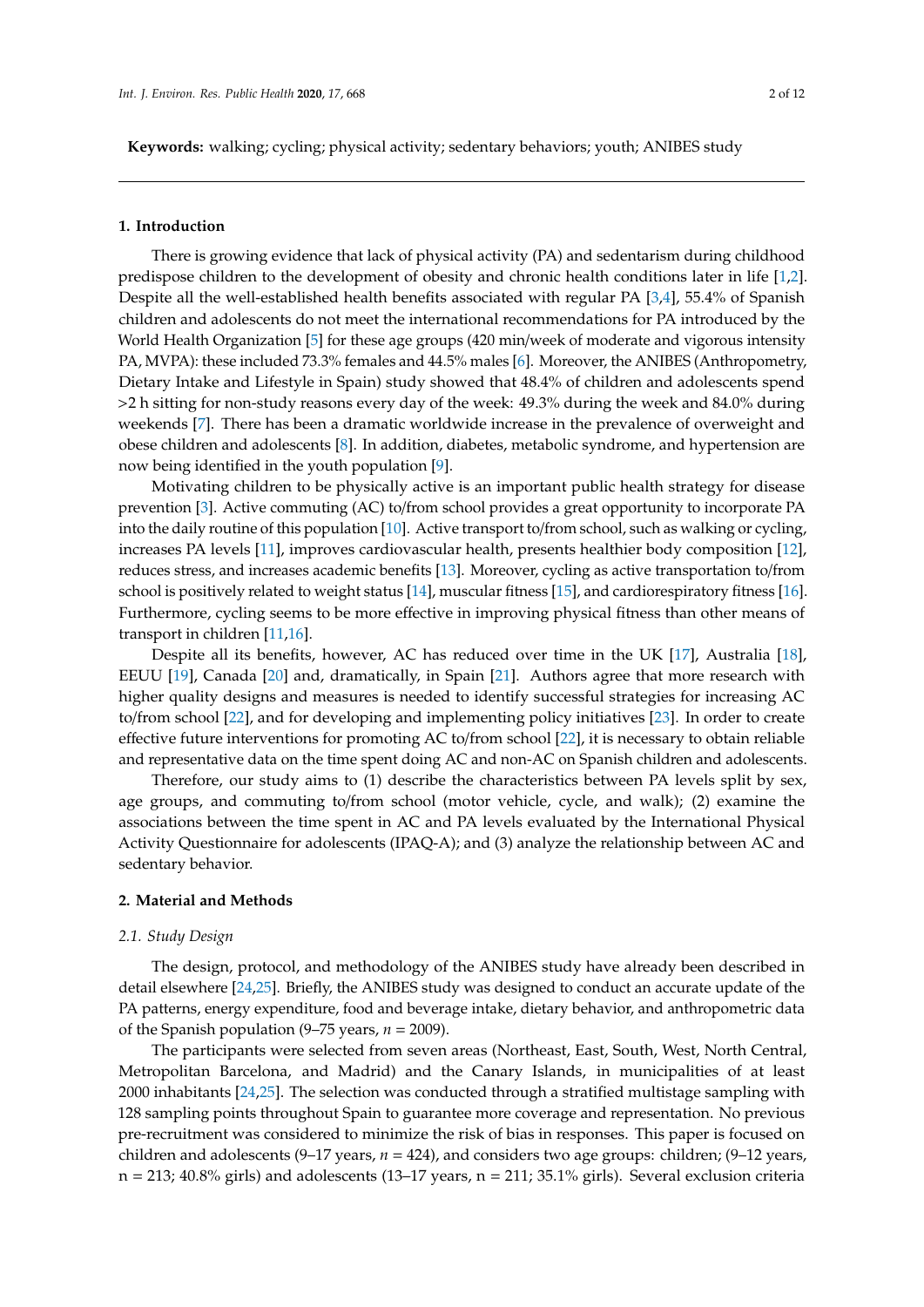were applied: following a therapeutic diet due to a recent surgery or any medical prescription, and suffering a transitory pathology (i.e., flu, gastroenteritis, chicken pox, etc.,) at the time of the fieldwork. Nevertheless, individuals under the following conditions were still considered eligible for inclusion: Following dietary advice for a purpose such as the prevention of diabetes; living with a diagnosed allergy and/or food intolerance; or suffering from a metabolic disease such as hyperthyroidism or hypothyroidism [\[24](#page-10-14)[,25\]](#page-10-15).

The fieldwork for the ANIBES study was conducted from mid-September 2013 to mid-November 2013 (three months), and two prior pilot studies were also scheduled (June–September, 2013). All participants were informed of the protocol and risks/benefits and all adults signed a written consent form prior to participation. In the same line, informed written consent from children and adolescents was obtained from participants and parents or guardians. The final protocol was approved by the Ethical Committee for Clinical Research of the Region of Madrid (Spain) [\[24,](#page-10-14)[25\]](#page-10-15).

## *2.2. Commuting Assessment Data*

The AC and non-AC information was assessed through self-reporting using questions related to transportation from the IPAQ-A. The validation of this questionnaire can be found elsewhere [\[26,](#page-10-16)[27\]](#page-10-17). The questionnaire was an adolescent-adapted version of the long version of the IPAQ. A pilot concurrent validation found modest correlations between the PA reported in the questionnaire and PA measured by accelerometry [\[27\]](#page-10-17).

Children and adolescents were asked how they travelled from place to place (including places such as school, stores, theatres) as follows: (1) "During the last seven days, on how many days did you travel for at least ten uninterrupted minutes in a motor vehicle like a train, bus, car, motorbike or tram?"; (2) "How much time did you usually spend on those days travelling by motor vehicle?\_\_hours, \_\_minutes per day." Both questions were repeated for cycling and walking. The recall time included all weekdays and weekends. These questions are included in the IPAQ-A [\[26](#page-10-16)[,27\]](#page-10-17). Likewise, children and adolescents answered the question "How do you usually travel to school?" and response options were: "car, walking, cycling, bus/subway, motorcycle, other." Participants were classified as: AC (if they used either walking or cycling commuting to and/or school) and non-AC (if they went to/from school by motor vehicle (train, bus/subway, car, motorbike or tram) [\[21\]](#page-10-11).

#### *2.3. Physical Activity Level*

During a personal visit, trained researchers administered the modified IPAQ to children and adolescents according to the HELENA study [\[24](#page-10-14)[,25\]](#page-10-15). The data collected from the IPAQ-A surveys were tallied within each PA domain to estimate the total time spent in PA related to occupational, transportation, household, and leisure activities. A detailed description of the time spent in each PA level (light, moderate, vigorous, and MVPA) has been published elsewhere [\[6\]](#page-9-5). Moderate PA, vigorous PA, MVPA, and PA during time spent on the playground (PA that children and adolescents perform during the break time at school) were considered in this study.

#### *2.4. Sedentary Lifestyle Data*

Patterns of sedentary behavior were assessed using the HELENA sedentary behavior questionnaire [\[28\]](#page-11-0). This questionnaire showed moderate seven-day test-retest reliability (intraclass correlation coefficients ranging from 0.36 to 0.77, and 0.71 to 0.78 for weekdays and weekends, respectively) when assessing the sedentary patterns in a sub-sample of 183 adolescents aged 13 to 18 years from the HELENA study.

Children and adolescents provided data for the hours they spent watching TV, playing computer games, playing console games, surfing the internet for non-study reasons, surfing the Internet for study, and studying (non-school time) during week days. They selected one of the following categories: (1) none; (2) less than half an hour; (3) between half an hour to an hour; (4) between one and two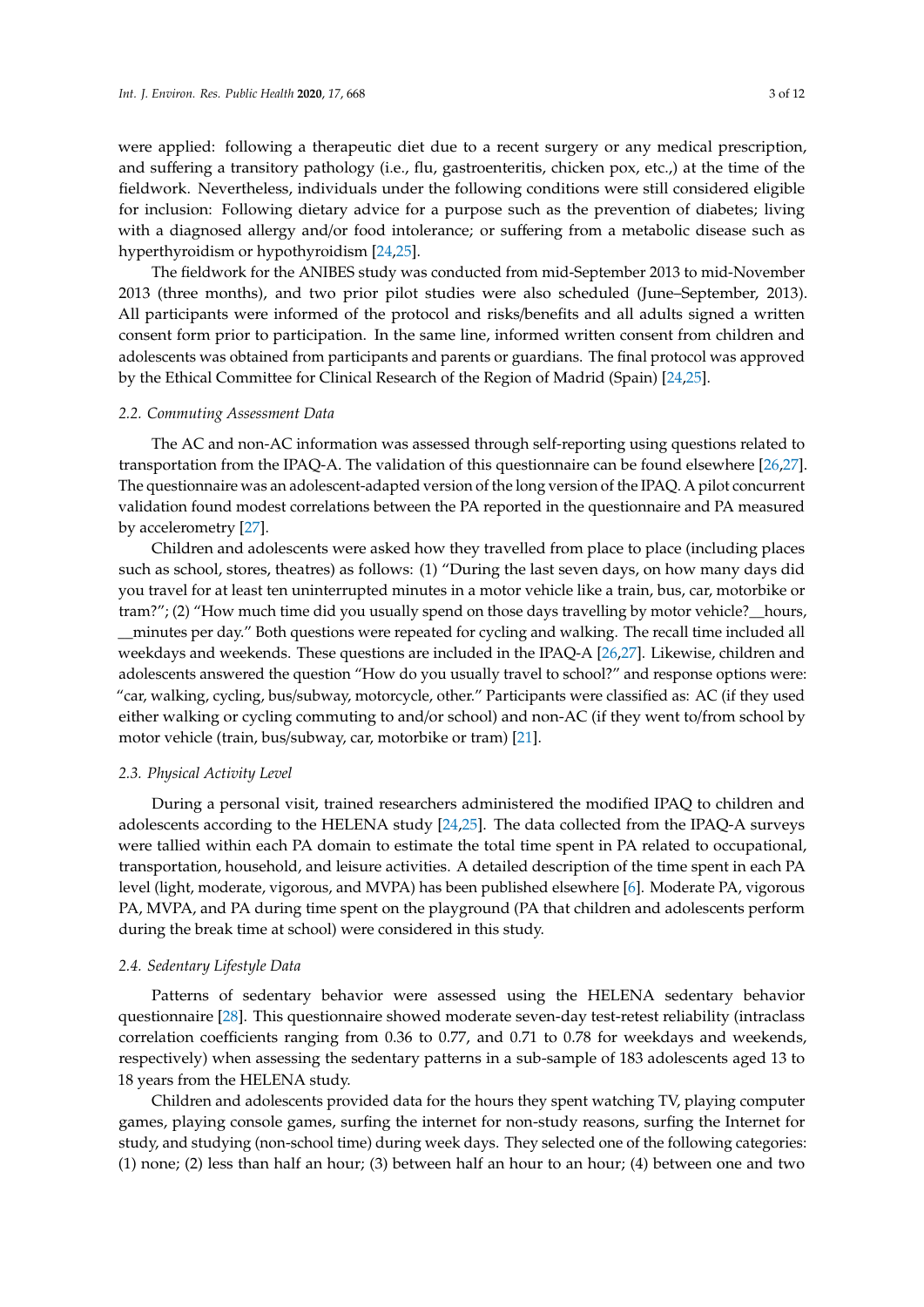hours; (5) between two and three hours; (6) between three and four hours; (7) more than four hours. Participants were categorized into three groups according to the daily time sitting: <2 h; 2–4 h; >4 h.

#### *2.5. Anthropometric Measurements*

Weight and height were measured by trained researchers following standardized procedures. Weight was measured using a Seca 804 weighing scale (Medizinische Messsysteme und Waagen seit 1840, Hamburg, Germany; range 0.1–150 kg, precision 100 g). Height was obtained in triplicate using a Seca 206 stadiometer (Medizinische Messsysteme und Waagen seit 1840, Hamburg, Germany; range 70–205 cm, precision 1 mm). Body mass index (BMI) was calculated as weight (kg)/height (m<sup>2</sup>).

#### *2.6. Statistical Analysis*

The study sample characteristics are presented as mean, standard deviation (SD), median range, percentile 25, and percentile 75. All PA variables (AC, non-AC, different PA levels and sedentary activities) showed non-normal distribution. Participants could be using different commuting transports and all have been considered. Comparisons between groups (AC and non-AC) and PA levels were analyzed using Mann-Whitney test.

To analyze which AC outcome were associated with PA, a stepwise backward univariate generalized linear model (GLM) was used with AC (motor vehicle (min/day), cycle (min/day), and walk (min/day)) as the independent variables and the PA (playground PA (min/day), moderate PA (min/day), vigorous PA (min/day), and MVPA (min/day)) as the dependent variables. Adjusted analyses were considered in this model and GLM was also stratified by sex.

Linear regression with logarithmic transformation (AC and all sedentary activities) was calculated between cycling (min/day) and walking (min/day) as dependent variables with each sedentary activity (independent variable) stratified by sex.

All statistical analyses were run on SPSS for Windows statistical software package version 22.0 (SPSS IBM, Chicago, IL, USA). The level of statistical significance was set at a *p*-value of <0.05.

# **3. Results**

Table [1](#page-4-0) presents the descriptive characteristics of the population by age group and sex. Children and adolescents in all stages performed more than 50% of walking commuting, followed by vehicle commuting. Boys performed 17.4% and 9.2% of cycle commuting during childhood and adolescence, respectively; however, among girls, only 13.1% and 1.3% performed cycle commuting, in each age group, respectively.

Table [2](#page-5-0) shows each PA level according to AC and non-AC. Adolescent girls who used motor commuting, also spent more time doing vigorous PA and MVPA (*p* < 0.05); however, they spent less time doing playground PA. Furthermore, both boys in both age groups who used cycle commuting, spend more time doing moderate PA than children and adolescents who did not perform cycling commuting (*p* < 0.05). Regarding walking commuting, in general, significant differences were found between girls and boys who performed walking commuting compared to those who did not perform walking commuting ( $p < 0.05$ ).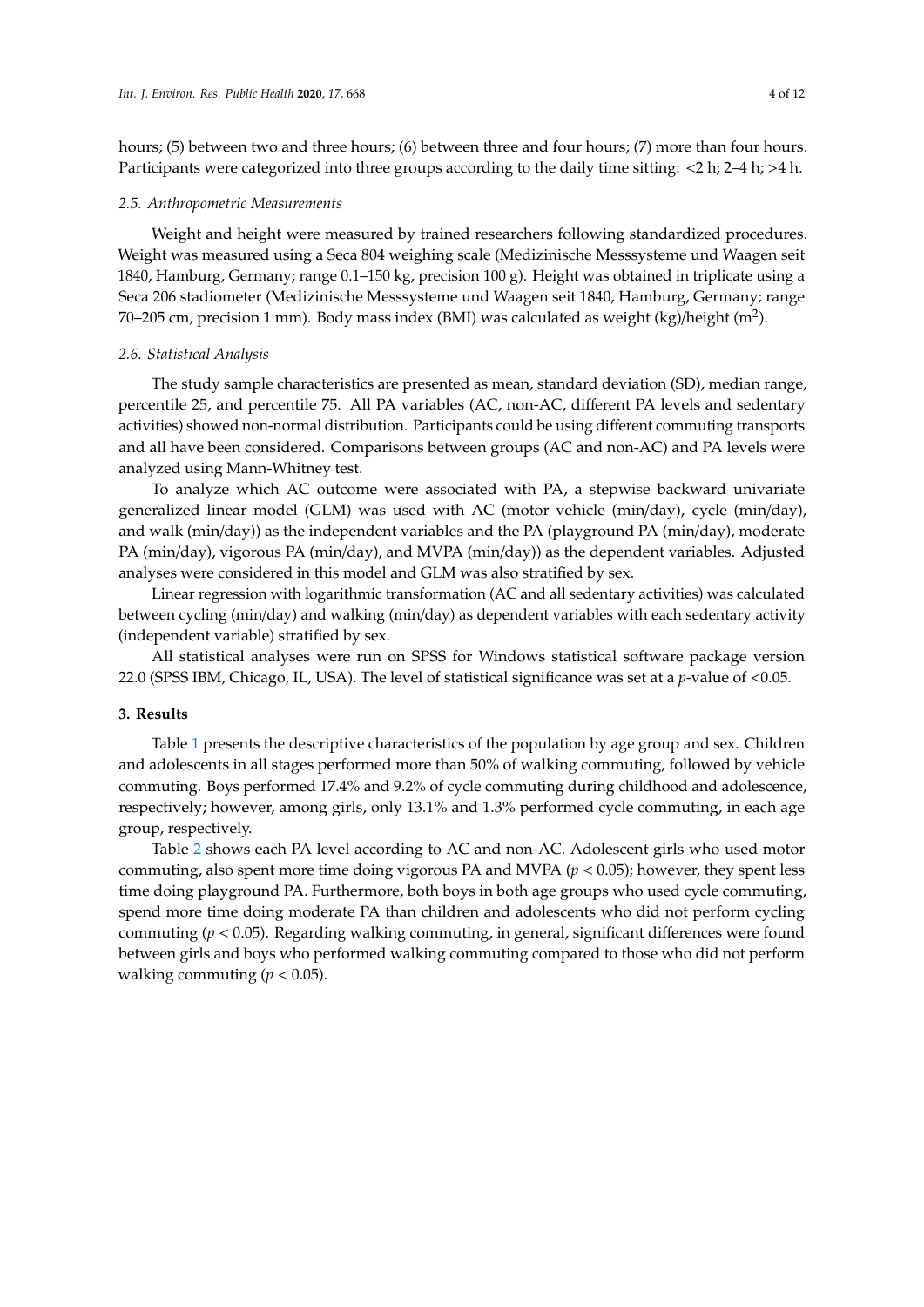<span id="page-4-0"></span>

|                              |     | Children                                                 |                  |                                                           |                  | Adolescents                                              |           |                                                    |
|------------------------------|-----|----------------------------------------------------------|------------------|-----------------------------------------------------------|------------------|----------------------------------------------------------|-----------|----------------------------------------------------|
|                              | n   | <b>Boys</b><br>$Mean \pm SD$<br>Median $(P_{25}-P_{75})$ | $\boldsymbol{n}$ | <b>Girls</b><br>Mean $\pm$ SD<br>Median $(P_{25}-P_{75})$ | $\boldsymbol{n}$ | <b>Boys</b><br>Mean $\pm$ SD<br>Median $(P_{25}-P_{75})$ | $\pmb{n}$ | Girls<br>Mean $\pm$ SD<br>Median $(P_{25}-P_{75})$ |
| Body mass (kg)               | 126 | $43.0 \pm 9.8$                                           | 87               | $43.3 \pm 10.3$                                           | 137              | $64.0 \pm 13.7$                                          | 74        | $57.4 \pm 10.4$                                    |
| Height (cm)                  | 126 | $147.0 \pm 9.6$                                          | 87               | $147.3 \pm 9.52$                                          | 137              | $171.1 \pm 9.2$                                          | 74        | $161.5 \pm 7.0$                                    |
| BMI $(kg/m2)$                | 126 | $19.7 \pm 3.4$                                           | 87               | $19.7 \pm 3.2$                                            | 137              | $21.8 \pm 3.4$                                           | 74        | $21.9 \pm 3.5$                                     |
|                              |     |                                                          |                  | Geographical Distribution (%)                             |                  |                                                          |           |                                                    |
| Center                       | 22  | 17.5                                                     | 18               | 20.7                                                      | 25               | 18.2                                                     | 18        | 24.3                                               |
| Atlantic                     | 19  | 15.1                                                     | 20               | 23.0                                                      | 31               | 22.6                                                     | 17        | 23.0                                               |
| Mediterranean                | 42  | 33.3                                                     | 26               | 29.9                                                      | 52               | 38.0                                                     | 15        | 20.3                                               |
| South                        | 43  | 34.1                                                     | 23               | 26.4                                                      | 29               | 21.2                                                     | 24        | 32.4                                               |
|                              |     |                                                          |                  | Parents Income (%)                                        |                  |                                                          |           |                                                    |
| $<$ 1000€                    | 14  | 15.7                                                     | 19               | 31.7                                                      | 20               | 21.1                                                     | 10        | 19.6                                               |
| 1000-2000€                   | 60  | 67.4                                                     | 31               | 51.7                                                      | 57               | 60.0                                                     | 31        | 60.8                                               |
| >2000€                       | 15  | 16.9                                                     | 10               | 16.7                                                      | 18               | 18.9                                                     | 10        | 19.6                                               |
|                              |     |                                                          |                  | Commuting Model (%)                                       |                  |                                                          |           |                                                    |
| Used walk commuting          | 75  | 59.2                                                     | 60               | 69.0                                                      | 98               | 71.5                                                     | 53        | 71.6                                               |
| Used cycle commuting         | 22  | 17.4                                                     | 8                | 9.2                                                       | 18               | 13.1                                                     |           | 1.3                                                |
| Used motor vehicle commuting | 47  | 37.3                                                     | 29               | 33.3                                                      | 60               | 43.8                                                     | 34        | 45.9                                               |

**Table 1.** Descriptive characteristics of the study sample by sex and age groups.

BMI, body mass index.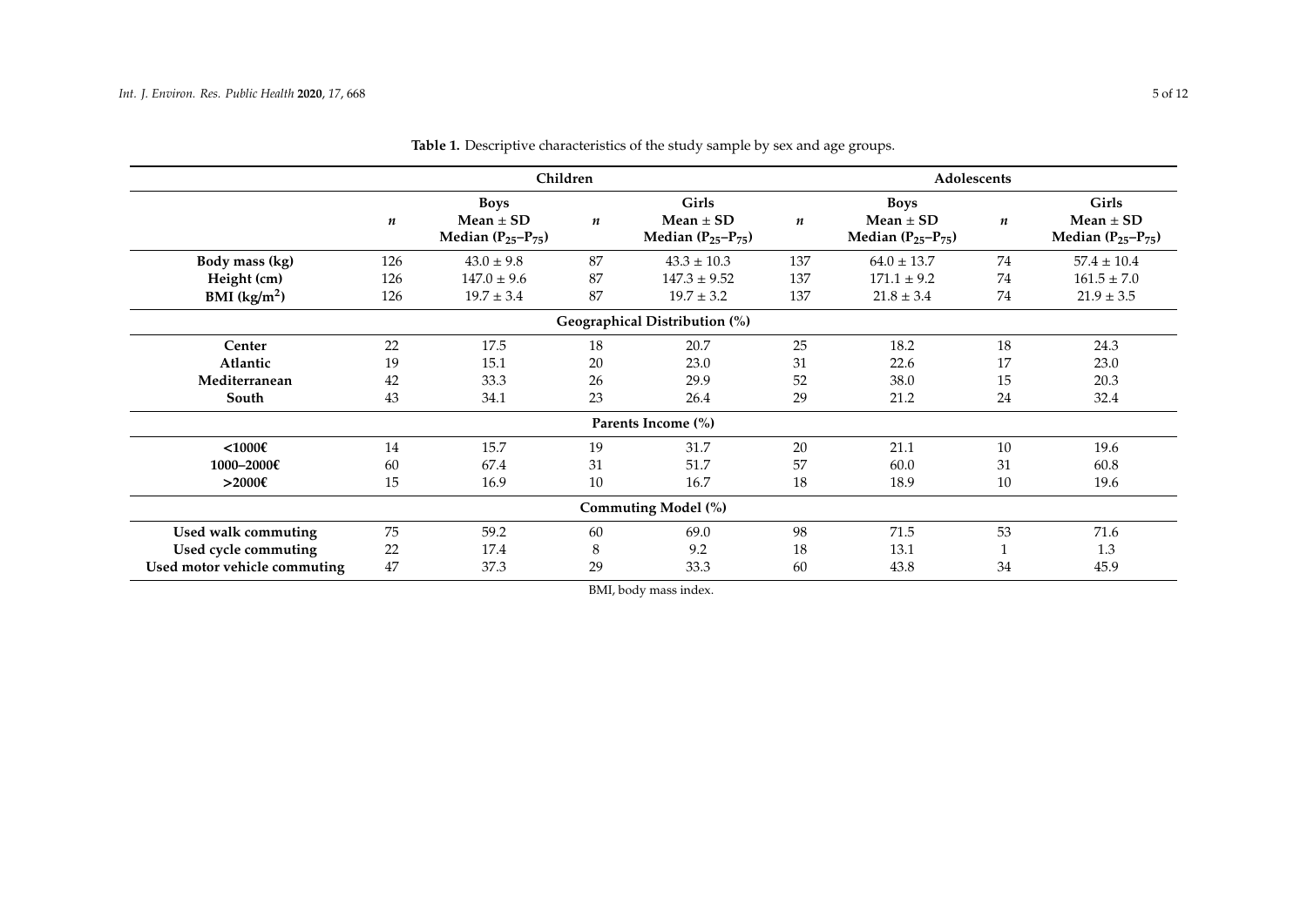|                    |                           |                          |                           |                                       |                             | Yes/No Motor Vehicle Commuting.       |                          |                          |                         |                          |                          |                      |
|--------------------|---------------------------|--------------------------|---------------------------|---------------------------------------|-----------------------------|---------------------------------------|--------------------------|--------------------------|-------------------------|--------------------------|--------------------------|----------------------|
|                    |                           |                          |                           | <b>Boys</b>                           |                             |                                       |                          |                          |                         | Girls                    |                          |                      |
|                    | 9-12 Years<br>13-17 Years |                          |                           | <b>Total</b>                          |                             | 9-12 Years                            |                          | 13-17 Years              |                         | <b>Total</b>             |                          |                      |
|                    |                           | Median $(P_{25}-P_{75})$ |                           | Median $(P_{25}-P_{75})$              |                             | Median $(P_{25}-P_{75})$              |                          | Median $(P_{25}-P_{75})$ |                         | Median $(P_{25}-P_{75})$ | Median $(P_{25}-P_{75})$ |                      |
|                    | Yes                       | No                       | Yes                       | No                                    | Yes                         | No                                    | Yes                      | No                       | Yes                     | No                       | Yes                      | No                   |
| Moderate PA        | 42.9                      | 40.7                     | 21.4                      | 12.9                                  | 30.0                        | 23.6                                  | $\Omega$                 | 28.6                     | 11.4                    | 5.4                      | $\mathbf{0}$             | 20.4                 |
| (min/day)          | $(15.7 - 120.0)$          | $(0 - 68.6)$             | $(0 - 65.4)$              | $(0 - 51.4)$                          | $(0 - 75.7)$                | $(0 - 60.0)$                          | $(0-51.4)$ <sup>+</sup>  | $(17.4 - 54.3)^+$        | $(0 - 34.3)$            | $(0-22.1)$               | $(0-42.9)$               | $(0 - 40.7)$         |
| Vigorous PA        | 47.1                      | 34.3                     | 34.3                      | 20.0                                  | 34.3                        | 28.9                                  | 17.4                     | 5.4                      | 8.6                     | $\mathbf{0}$             | 17.1                     | $\mathbf{0}$         |
| (min/day)          | $(25.7 - 77.1)$           | $(11.4 - 51.4)$          | $(0 - 56.4)$              | $(0 - 64.3)$                          | $(0 - 68.6)$                | $(0 - 60.0)$                          | $(0-34.3)$               | $(0-25.7)$               | $(0-34.3)$ <sup>+</sup> | $(0-13.6)$ <sup>+</sup>  | $(0-34.3)$               | $(0-22.9)$           |
| <b>MVPA</b>        | 77.9                      | 70.1                     | 55.7                      | 55.7                                  | 71.4                        | 62.9                                  | 34.3                     | 44.6                     | 32.1                    | 13.9                     | 34.3                     | 25.7                 |
| (min/day)          | $(44.3 - 201.4)$          | $(34.3 - 120.0)$         | $(15.0 - 125.7)$          | $(17.1 - 111.4)$                      | $(34.3 - 150.0)$            | $(21.4 - 116.8)$                      | $(0-91.4)$               | $(18.6 - 100.7)$         | $(0-54.3)$ <sup>+</sup> | $(0-35.4)$ <sup>+</sup>  | $(0 - 74.3)$             | $(0 - 60.0)$         |
| Playground PA      | 64.0                      | 59.0                     | 37.0                      | 18.0                                  | 50.0                        | 31.0                                  | 30.0                     | 41.0                     | 22.0                    | 5.0                      | 30.0                     | 24.5                 |
| (min/day)          | $(30.0 - 116.0)$          | $(22.0 - 120.0)$         | $(15.0 - 98.0)$           | $(0 - 50.0)$                          | $(18.0 - 105.0)^*$          | $(12.0 - 82.0)$ *                     | $(15.0 - 58.0)$          | $(15.0 - 64.0)$          | $(0-51.0)$ <sup>+</sup> | $(0-25.5)$ <sup>+</sup>  | $(15.0 - 58.0)$          | $(0 - 60.0)$         |
|                    |                           |                          |                           |                                       |                             | Yes/No Cycling Commuting.             |                          |                          |                         |                          |                          |                      |
| Moderate PA        | 53.6                      | 31.4                     | 64.3                      | 15.0                                  | 56.1                        | 21.4                                  | 50.4                     | 21.4                     |                         | 10.7                     | 40.7                     | 17.1                 |
| (min/day)          | $(47.1 - 107.1)$          | $(0 - 72.1)$             | $(20.0 - 145.5)$          | $(0 - 51.4)$                          | $(25.7 - 128.6)$ *          | $(0 - 60.0)^*$                        | $(32.1 - 95.0)$          | $(0 - 51.4)$             |                         | $(0 - 30.0)$             | $(30.0 - 74.3)$ *        | $(0-38.9)$ *         |
| <b>Vigorous PA</b> | 35.0                      | 39.3                     | 25.7                      | 25.7                                  | 34.3                        | 34.3                                  | 13.9                     | 10.7                     |                         | $\mathbf{0}$             | 17.1                     | $\Omega$             |
| (min/day)          | $(25.7 - 60.0)$           | $(15.0 - 70.7)$          | $(0-77.1)$                | $(0 - 60.0)$                          | $(13.9 - 62.9)$             | $(0-64.3)$                            | $(0-29.6)$               | $(0-25.7)$               |                         | $(0-19.3)$               | $(0-34.3)$               | $(0 - 25.0)$         |
| MVPA (min/day)     | 94.6<br>$(57.9 - 167.1)$  | 69.3<br>$(34.4 - 135.0)$ | 141.4<br>$(21.4 - 180.0)$ | 51.4<br>$(12.7 - 111.4)$ <sup>+</sup> | 101.4<br>$(51.4 - 171.4)$ * | 62.1<br>$(24.1 - 120.0)$ <sup>*</sup> | 64.3<br>$(40.7 - 116.1)$ | 34.3<br>$(10.7 - 100.7)$ |                         | 17.1<br>$(0 - 42.9)$     | 60.0<br>$(34.3 - 91.4)$  | 25.7<br>$(0 - 57.9)$ |
| Playground PA      | 60.0                      | 56.5                     | 36.0                      | 24.0                                  | 60.0                        | 36.0                                  | 75.0                     | 32.0                     |                         | 15.0                     | 54.0                     | 25.0                 |
| (min/day)          | $(35.0 - 176.0)$          | $(23.0 - 107.0)$         | $(0-154.0)$               | $(0 - 69.0)$                          | $(24.5 - 164.5)^*$          | $(15.0 - 90.0)^*$                     | $(13.5 - 130.0)$         | $(15.0 - 60.0)$          |                         | $(0 - 32.0)$             | $(0-120.0)$              | $(5.0 - 176.0)$      |
|                    |                           |                          |                           |                                       |                             | Yes/No Walk Commuting.                |                          |                          |                         |                          |                          |                      |
| Moderate PA        | 51.4                      | 25.7                     | 2.6                       | 12.9                                  | 38.6                        | 16.4                                  | 28.6                     | 12.9                     | 15.0                    | $\mathbf{0}$             | 20.7                     | $14.8 \pm 23.4$      |
| (min/day)          | $(18.6 - 85.7)^{+}$       | $(0-57.1)$ <sup>+</sup>  | $(0-68.6)$ <sup>+</sup>   | $(0-34.3)$ <sup>+</sup>               | $(0-77.1)$ *                | $(0-51.4)$ *                          | $(0-74.6)$ <sup>+</sup>  | $(0-35.0)$ <sup>+</sup>  | $(0-31.4)$ <sup>+</sup> | $(0-11.4)$ <sup>+</sup>  | $(0-51.4)$ *             | $0(0-22.1)$ *        |
| <b>Vigorous PA</b> | 43.6                      | 30.7                     | 33.2                      | $\Omega$                              | 34.2                        | 25.7                                  | 11.8                     | 10.7                     | $\mathbf{0}$            | $\mathbf{0}$             | $\mathbf{0}$             | $\mathbf{0}$         |
| (min/day)          | $(17.1 - 77.1)$           | $(12.9 - 51.4)$          | $(0 - 61.4)$              | $(0 - 51.4)$                          | $(11.4 - 72.9)$ *           | $(0-51.4)$ *                          | $(0-32.1)$               | $(0-25.7)$               | $(0-22.9)$              | $(0-0)$                  | $(0-25.7)$               | $(0-19.3)$           |
| MVPA (min/day)     | 85.7                      | 51.4                     | 62.1                      | 34.3                                  | 80.0                        | 47.1                                  | 45.7                     | 21.4                     | 30.0                    | $\Omega$                 | 34.3                     | 17.1                 |
|                    | $(57.1 - 167.1)^+$        | $(25.7 - 117.9)^+$       | $(20.0 - 128.6)^+$        | $(10.0 - 90.0)^{+}$                   | $(38.6 - 145.7)$ *          | $(17.1 - 102.9)$ *                    | $(17.1 - 120.0)^+$       | $(0-51.4)$ <sup>+</sup>  | $(0-43.9)$ <sup>+</sup> | $(0-22.9)$ <sup>+</sup>  | $(10.7 - 89.3)$ *        | $(0-44.6)$ *         |
| Play-ground PA     | 78.0                      | 35.0                     | 36.0                      | 15.0                                  | 60.0                        | 20.0                                  | 42.0                     | 30.0                     | 20.0                    | $\mathbf{0}$             | 30.0                     | 24.0                 |
| (min/day)          | $(36.0 - 156.0)^+$        | $(20.0 - 74.0)^+$        | $(12.0 - 86.0)^+$         | $(0-20.0)$ <sup>+</sup>               | $(20.0 - 120.0)^*$          | $(12.0 - 54.0)^*$                     | $(17.5 - 80.5)$          | $(15.0 - 60.0)$          | $(0 - 36.0)$            | $(0 - 30.0)$             | $(12.0 - 62.0)^*$        | $(0-30.0)$ *         |

**Table 2.** Descriptive characteristics between PA levels divided by sex, age groups and commuting to/from school (motor vehicle, cycle, and walk).

<span id="page-5-0"></span>AC: active commuting; PA: physical activity; MVPA, moderate to vigorous intensity of physical activity. Mann-Whitney test was used for non-normally distributed variables. \* Comparisons between Yes/no AC and non-AC and within each sex (*p* < 0.05). † Comparisons between Yes/no AC and non-AC and within each sex and each age group (*p* < 0.05).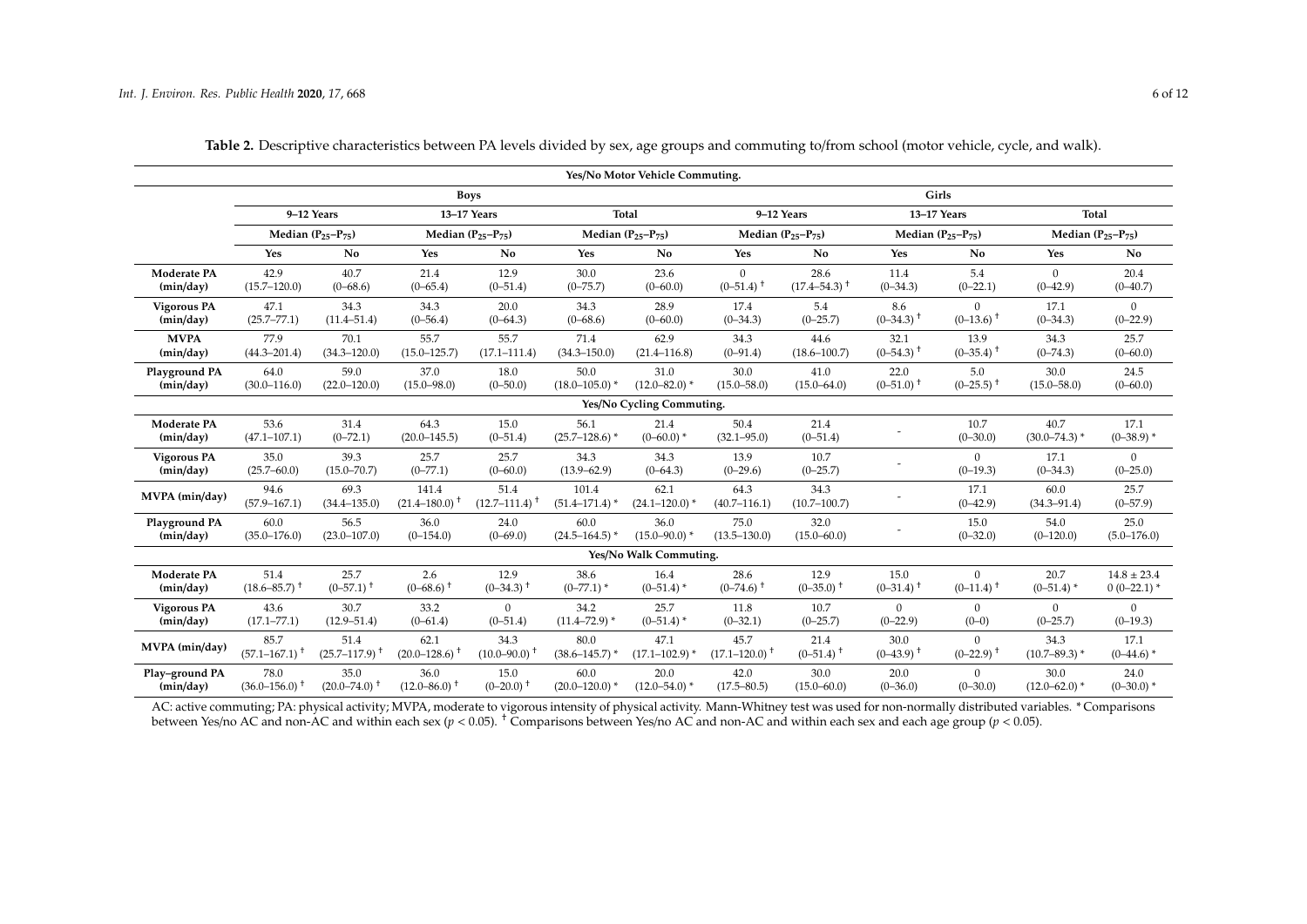In Table [3,](#page-6-0) girls who did walking commuting were associated with playground PA, moderate PA, and moderate to vigorous PA (MVPA) (β = 0.007, *p* < 0.05; β = 0.007, *p* < 0.01; β = 0.007, *p* < 0.01), respectively. Moreover, commuting by motor vehicle was only associated with vigorous PA (β =  $0.010$ , *p* < 0.05). In boys, walking was associated with all PA levels (*p* < 0.05), while cycling was associated with moderate PA ( $β = 0.007$ ,  $p < 0.05$ ) (Table [3\)](#page-6-0).

<span id="page-6-0"></span>**Table 3.** Association between AC and non-AC with PA levels divided by sex.

|                                   | Playground PA (min/day) |                          |       |
|-----------------------------------|-------------------------|--------------------------|-------|
|                                   |                         | <b>Adjusted Analysis</b> |       |
|                                   | β                       | $\mathbb{R}^2$           | p     |
| <b>Boys</b>                       |                         |                          |       |
| Motor vehicle (min/day)           | 0.005                   |                          | 0.003 |
| Cycle (min/day)                   |                         | 0.191                    |       |
| Walk (min/day)                    | 0.010                   |                          | 0.000 |
| Girls                             |                         |                          |       |
| Motor vehicle (min/day)           |                         |                          |       |
| Cycle (min/day)                   |                         | 0.040                    |       |
| Walk (min/day)                    | 0.007                   |                          | 0.028 |
|                                   | Moderate PA (min/day)   |                          |       |
| <b>Boys</b>                       |                         |                          |       |
| Motor vehicle (min/day)           |                         |                          |       |
| Cycle (min/day)                   | 0.007                   | 0.118                    | 0.023 |
| Walk (min/day)                    | 0.006                   |                          | 0.001 |
| Girls                             |                         |                          |       |
| Motor vehicle (min/day)           |                         |                          |       |
| Cycle (min/day)                   |                         | 0.147                    |       |
| Walk (min/day)                    | 0.007                   |                          | 0.004 |
|                                   | Vigorous PA (min/day)   |                          |       |
| <b>Boys</b>                       |                         |                          |       |
| Motor vehicle (min/day)           |                         |                          |       |
| Cycle (min/day)                   |                         | 0.041                    |       |
| Walk (min/day)                    | 0.005                   |                          | 0.005 |
| Girls                             |                         |                          |       |
| Motor vehicle (min/day)           |                         |                          |       |
| Cycle (min/day)                   |                         | 0.041                    |       |
| Walk (min/day)                    | 0.005                   |                          | 0.005 |
| Moderate to Vigorous PA (min/day) |                         |                          |       |
| <b>Boys</b>                       |                         |                          |       |
| Motor vehicle (min/day)           |                         |                          |       |
| Cycle (min/day)                   |                         | 0.073                    |       |
| Walk (min/day)                    | 0.007                   |                          | 0.000 |
| Girls                             |                         |                          |       |
| Motor vehicle (min/day)           | 0.010                   |                          | 0.026 |
| Cycle (min/day)                   |                         | 0.158                    |       |
| Walk (min/day)                    | 0.007                   |                          | 0.006 |

PA, physical activity. Data are reported as the standard regression coefficients point estimate with the associated *p*-value. Adjusted model by age groups using stepwise backward test. Bold numbers are used to highlight a significant result. Level of significance *p* < 0.05.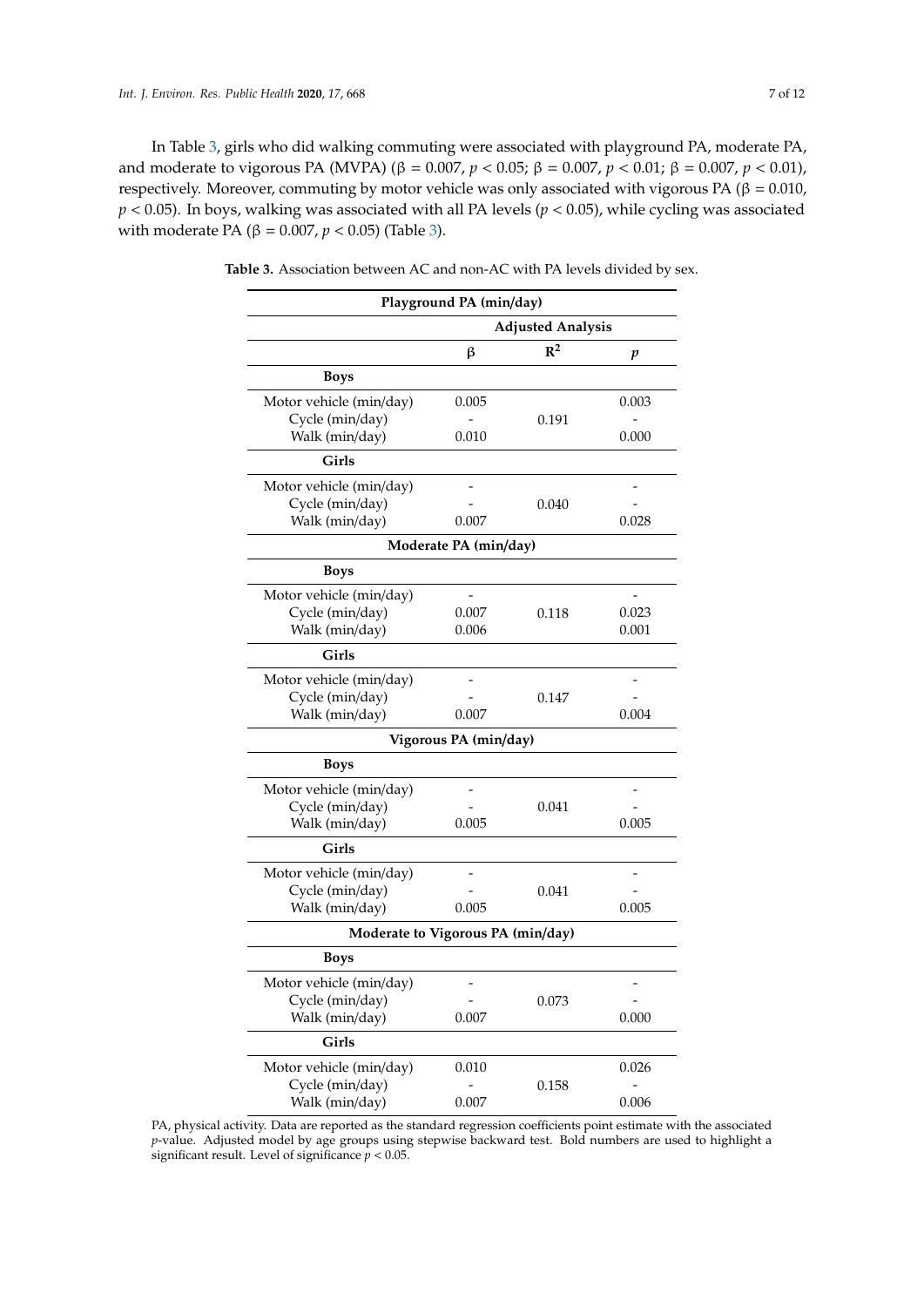Concerning the relationship between sedentary activities and AC, there was only a significant negative association between AC and time spent studying without Internet use in boys (β =  $-0.184$ ,  $p < 0.05$ ) (Table [4\)](#page-7-0).

|                                                                   | AC (Cycle and Walk) (min/day) |                |       |  |  |
|-------------------------------------------------------------------|-------------------------------|----------------|-------|--|--|
| <b>Spend Time in Sedentary Activities</b><br>(<2 h; 2.4 h; > 4 h) | ß                             | $\mathbb{R}^2$ | p     |  |  |
| <b>Boys</b>                                                       |                               |                |       |  |  |
| TV viewing                                                        | 0.044                         | 0.002          | 0.558 |  |  |
| Console games                                                     | 0.062                         | 0.004          | 0.410 |  |  |
| Computer games                                                    | 0.138                         | 0.019          | 0.068 |  |  |
| Internet use for non-study reason                                 | $-0.062$                      | 0.004          | 0.413 |  |  |
| Internet for academic reason                                      | $-0.015$                      | 0.001          | 0.845 |  |  |
| Study without internet use                                        | $-0.184$                      | 0.034          | 0.013 |  |  |
| Girls                                                             |                               |                |       |  |  |
| TV viewing                                                        | 0.021                         | 0.006          | 0.829 |  |  |
| Console games                                                     | $-0.044$                      | 0.008          | 0.644 |  |  |
| Computer games                                                    | $-0.009$                      | 0.006          | 0.925 |  |  |
| Internet use for non-study reason                                 | 0.000                         | 0.006          | 0.997 |  |  |
| Internet for academic reason                                      | $-0.075$                      | 0.012          | 0.429 |  |  |
| Study without internet use                                        | $-0.028$                      | 0.007          | 0.768 |  |  |
|                                                                   |                               |                |       |  |  |

<span id="page-7-0"></span>**Table 4.** Associations between AC and each sedentary activity during the week by divided by sex.

Data are reported as the standard regression coefficients point estimate with the associated *p*-value. Analyses are adjusted by age groups. Bold numbers are used to highlight a significant result. Level of significance *p* < 0.05.

## **4. Discussion**

These findings suggest that there are significant associations between commuting by walking and different levels of PA in both sexes, whereas cycling has a relationship with moderate PA and MVPA in boys.

Few studies have recorded the descriptive characteristics of AC and non-AC in a representative sample of Spanish children and adolescents. Data from the THAO study corresponding to a representative sample of children aged 8 to 13 years, observed that 68% of them walked to/from school [\[29\]](#page-11-1). In our study, 63.4% of children (69.0% of females and 59.5% of males) and 71.6% of adolescents (71.6% of females and 71.5% of males) walked to/from school. However, only 14.1% of children (9.2% of females and 17.5% of males) and 9.0% of adolescents (1.4% of females and 13.1% of males) used cycling as an active transport. Pérez et al. [\[30\]](#page-11-2) found that 54% of males and 57% of females aged 14 years, and 38% of males and 40% of females aged 18 years walk or use cycle as a means of transport to/from school. The results from Spain's 2016 Report Card on Physical Activity for Children and Youth also indicate that active transport was in grade  $C$  [\[31\]](#page-11-3). This grade means that between 41 and 60% of the Spanish children and adolescents included in the report actively commute to/from school [\[31\]](#page-11-3).

Our study shows that children and adolescents from both sexes who actively commute spent more time doing MVPA than those who did not do AC. Indeed, in our study, participants who used walking commuting also spent more time doing PA in all domains in both sexes (except vigorous PA in girls). In this sense, children and adolescents who usually perform PA, also carry out AC. Van Sluijs et al. [\[2\]](#page-9-1) observed that walking to/from school in British children is associated with 5.98 (95% CI: 3.80–8.14) more minutes of MVPA per day than travelling by motor vehicle. In addition, boys were more likely to actively commute to/from school than girls in all PA domains [\[23](#page-10-13)[,32\]](#page-11-4), which is in line with our findings. Several other studies also showed similar results [\[33,](#page-11-5)[34\]](#page-11-6). Surprisingly, our results indicate that motor vehicle commuting was associated with playground PA (boys), vigorous PA and MVPA level in girls. This may be because participants tend to overestimate the time spent doing light PA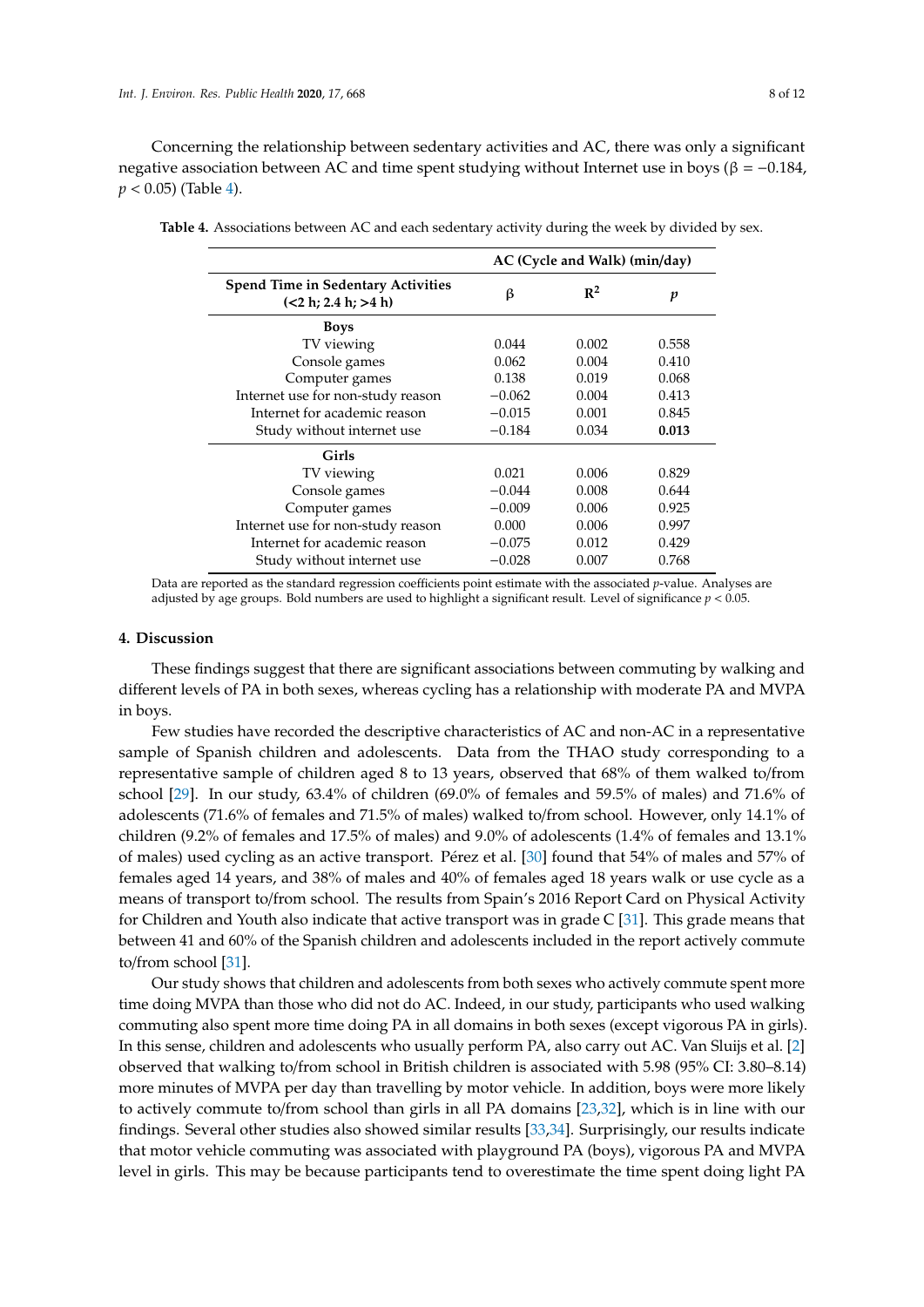level and participants also know much better how much time they spend doing vigorous PA because of the intensity of the PA performed.

The findings of our study also suggest that children who commute by walking spend more time doing PA at all levels than adolescents who commute by walking. Regarding commuting by cycling, the time spent in all PA domains was similar between both populations in boys. In Cooper et al. [\[33\]](#page-11-5) cycling was associated with higher overall PA only in boys. In our study, adolescent girls did not commute by cycle at all. Furthermore, Ostergaard et al. [\[35\]](#page-11-7) observed that a school cycling promotion program did not affect school cycling behavior nor the health parameters measured in Danish children.

The perceived barriers to AC should be analyzed because they influence the decision-making of adolescents. The environment greatly affects the population in our study, and thus, the different geographical areas, weather, sidewalks, distances, and safety, for example, are all perceived barriers [\[36\]](#page-11-8). A recent study showed that the most recurrent barriers reported by parents of Spanish children are traffic volume and dangerous intersections, and the most common barriers reported by parents of Spanish adolescents are distance to/from school and dangerous intersections [\[37\]](#page-11-9). Results from the HELENA study revealed that time spent in commuting by cycling differs among European cities [\[22\]](#page-10-12).

Children and adolescents who actively commute (cycle and walk) to/from school tend to be more physically active than non-commuters. Although active children and adolescents exhibit more AC (cycle and walk), there are some gaps in the relationship between physical fitness and AC. A recent interventional study about AC and health-related fitness observed that AC to/from school was associated with increase in rates of cycling among boys, but not of walking to/from school or health-related fitness. However, the number of children who used cycle as commuting transport was low [\[38\]](#page-11-10).

Sedentary behaviors have increased with the emergence of motorized travel. A systematic review on children and adolescents found that active travelers spend significantly less time sitting than sedentary travelers [\[39\]](#page-11-11). In our study, a negative and significant association was observed between AC (cycling and walking) and time spent studying without Internet use. In this sense, participants who spent more time studying without internet use, spent less time doing AC. Martínez-Gómez et al. [\[13\]](#page-10-3) also observed no significant relationship between watching television and AC (cycling or walking) to/from school in adolescents.

Despite the scientific evidence that shows that AC provides health benefits, public efforts are necessary to promote changes. Walking or cycling to and from school can contribute to attaining public health goals for total PA [\[33\]](#page-11-5). AC can be considered a simple and cost-effective method for increasing PA levels among youth populations [\[23\]](#page-10-13). Educational strategies are essential to promote healthy behavior among children and adolescents. However, few studies have specifically examined the effectiveness of interventions to increase active travel to/from school; the available studies have been of variable quality and produced mixed results [\[40\]](#page-11-12).

#### *Strength and Limitations*

The ANIBES study has several strengths, including the careful design, protocol, and methodology used and the random representative sample of the Spanish population aged 9–17 years. The validated questionnaire used to collect information on active commuting has shown good reliability and reproducibility. One limitation of this study is its cross-sectional design, which provides evidence for associations, but not for causal relationships. Although instruments to collect the information have been validated, still, there is a chance that data in its current form may overestimate the AC/PA levels and thus the relationship between them. However, a careful multistep quality control procedure was implemented to minimize the bias. Moreover, another limitation could be the high type I error rate because of hundreds of comparisons and secondary outcomes.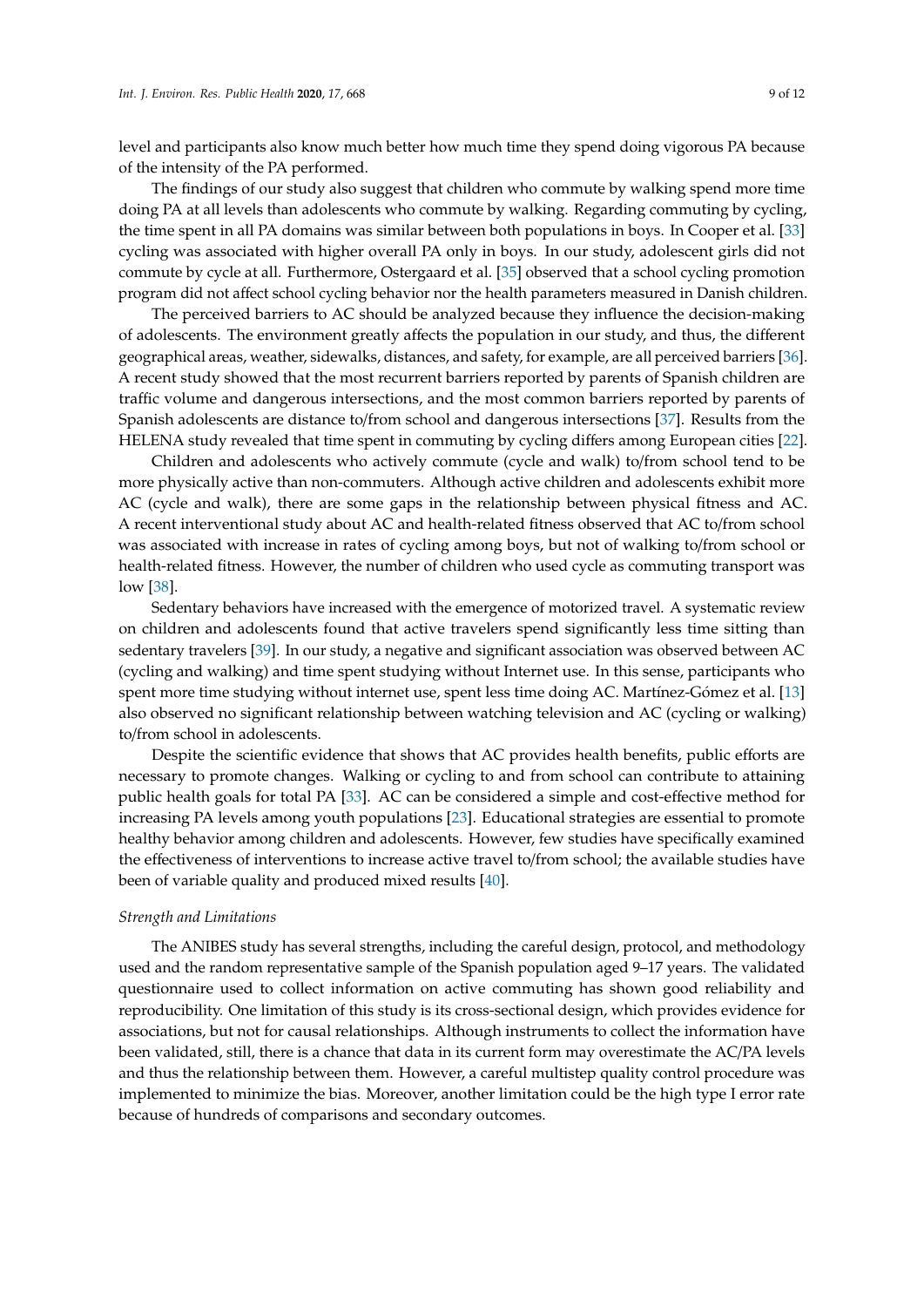# **5. Conclusions**

In summary, our data reveal significant associations between commuting by walking and different levels of PA in both sexes, while cycling is associated with moderate PA and MVPA in boys. Our results support the contribution of AC to overall PA and further initiatives are needed for the promotion of AC at schools. Further studies are needed in order to analyze the relationship between sedentary behavior and AC.

**Author Contributions:** Conceptualization: R.A.-U. and M.G.G.: methodology: J.A.-B., Á.G., R.M.O., M.G.G., L.S.-M., and G.V.-M.; formal analysis: R.A.-U., J.M.-A., and M.G.G.; investigation: E.R. and J.M.Á.; Writing—Original draft preparation: R.A.U., J.M.-A., and M.G.-G.; Writing—Review and editing: R.A.-U., J.M.-A., E.R., J.M.Á., J.A.-B., Á.G., R.M.O., M.G.-G., L.S.-M., and G.V.-M. J.A.-B.; Á.G., R.M.O., M.G.-G., and L.S.-M. are the members of the Scientific Advisory Board of the ANIBES study and were responsible for the careful review of the protocol, design, and methodology. These authors provided continuous scientific advice for the study and for the interpretation of results; they also critically reviewed the manuscript. G.V.-M., the principal investigator of the ANIBES study, was responsible for the design, protocol, methodology, and follow-up checks of the study. All authors have read and agreed to the published version of the manuscript.

**Funding:** The ANIBES study was financially supported by a grant from Coca-Cola Iberia through an agreement with the Spanish Nutrition Foundation (FEN). The funding sponsor had no role in the design of the study; the collection, analysis, or interpretation of the data; the writing of the manuscript; nor the decision to publish the results.

**Acknowledgments:** The authors would like to thank Coca-Cola Iberia and IPSOS for its support and technical advice, in particular, Rafael Urrialde and Javier Ruiz.

**Conflicts of Interest:** The ANIBES study was financially supported by a grant from Coca-Cola Iberia through an agreement with the Spanish Nutrition Foundation (FEN). The funding sponsors had no role in the design of the study; the collection, analysis, nor interpretation of the data; the writing of the manuscript, and in the decision to publish the results. The authors declare no conflict of interest.

# **References**

- <span id="page-9-0"></span>1. Sahoo, K.; Sahoo, B.; Choudhury, A.K.; Sofi, N.Y.; Kumar, R.; Bhadoria, A.S. Childhood obesity: Causes and consequences. *J. Fam. Med. Prim. Care* **2015**, *4*, 187–192. [\[CrossRef\]](http://dx.doi.org/10.4103/2249-4863.154628)
- <span id="page-9-1"></span>2. Van Sluijs, E.M.; Fearne, V.A.; Mattocks, C.; Riddoch, C.; Griffin, S.J.; Ness, A. The contribution of active travel to children's physical activity levels: Cross-sectional results from the ALSPAC study. *Prev. Med.* **2009**, *48*, 519–524. [\[CrossRef\]](http://dx.doi.org/10.1016/j.ypmed.2009.03.002) [\[PubMed\]](http://www.ncbi.nlm.nih.gov/pubmed/19272404)
- <span id="page-9-2"></span>3. Janssen, I.; Leblanc, A.G. Systematic review of the health benefits of physical activity and fitness in school-aged children and youth. *Int. J. Behav. Nutr. Phys. Act.* **2010**, *7*, 40. [\[CrossRef\]](http://dx.doi.org/10.1186/1479-5868-7-40) [\[PubMed\]](http://www.ncbi.nlm.nih.gov/pubmed/20459784)
- <span id="page-9-3"></span>4. Poitras, V.J.; Gray, C.E.; Borghese, M.M.; Carson, V.; Chaput, J.P.; Janssen, I.; Katzmarzyk, P.T.; Pate, R.R.; Connor-Gorber, S.; Kho, M.E.; et al. Systematic review of the relationships between objectively measured physical activity and health indicators in school-aged children and youth. *Appl. Physiol. Nutr. Metab.* **2016**, *41* (Suppl. 3), S197–S239. [\[CrossRef\]](http://dx.doi.org/10.1139/apnm-2015-0663) [\[PubMed\]](http://www.ncbi.nlm.nih.gov/pubmed/27306431)
- <span id="page-9-4"></span>5. World Health Organization. Global Recommendations on Physical Activity for Health. 2010. Available online: http://www.who.int/[dietphysicalactivity](http://www.who.int/dietphysicalactivity/publications/9789241599979/en/)/publications/9789241599979/en/ (accessed on 15 December 2016).
- <span id="page-9-5"></span>6. Mielgo-Ayuso, J.; Aparicio-Ugarriza, R.; Castillo, A.; Ruiz, E.; Ávila, J.M.; Aranceta-Batrina, J.; Gil, A.; Ortega, R.M.; Serra-Majem, L.; Varela-Moreiras, G.; et al. Physical Activity Patterns of the Spanish Population Are Mostly Determined by Sex and Age: Findings in the ANIBES Study. *PLoS ONE* **2016**, *11*, e0149969. [\[CrossRef\]](http://dx.doi.org/10.1371/journal.pone.0149969) [\[PubMed\]](http://www.ncbi.nlm.nih.gov/pubmed/26914609)
- <span id="page-9-6"></span>7. Mielgo-Ayuso, J.; Aparicio-Ugarriza, R.; Castillo, A.; Ruiz, E.; Ávila, J.M.; Aranceta-Batrina, J.; Gil, A.; Ortega, R.M.; Serra-Majem, L.; Varela-Moreiras, G.; et al. Sedentary behavior among Spanish children and adolescents: Findings from the ANIBES study. *BMC Public Health* **2017**, *17*, 94. [\[CrossRef\]](http://dx.doi.org/10.1186/s12889-017-4026-0) [\[PubMed\]](http://www.ncbi.nlm.nih.gov/pubmed/28103843)
- <span id="page-9-7"></span>8. Aranceta-Bartrina, J.; Perez-Rodrigo, C. Determinants of childhood obesity: ANIBES study. *Nutr. Hosp.* **2016**, *33* (Suppl. 4), 339. [\[CrossRef\]](http://dx.doi.org/10.20960/nh.339)
- <span id="page-9-8"></span>9. Staiano, A.E.; Morrell, M.; Hsia, D.S.; Hu, G.; Katzmarzyk, P.T. The Burden of Obesity, Elevated Blood Pressure, and Diabetes in Uninsured and Underinsured Adolescents. *Metab. Syndr. Relat. Disord.* **2016**, *14*, 437–441. [\[CrossRef\]](http://dx.doi.org/10.1089/met.2016.0025)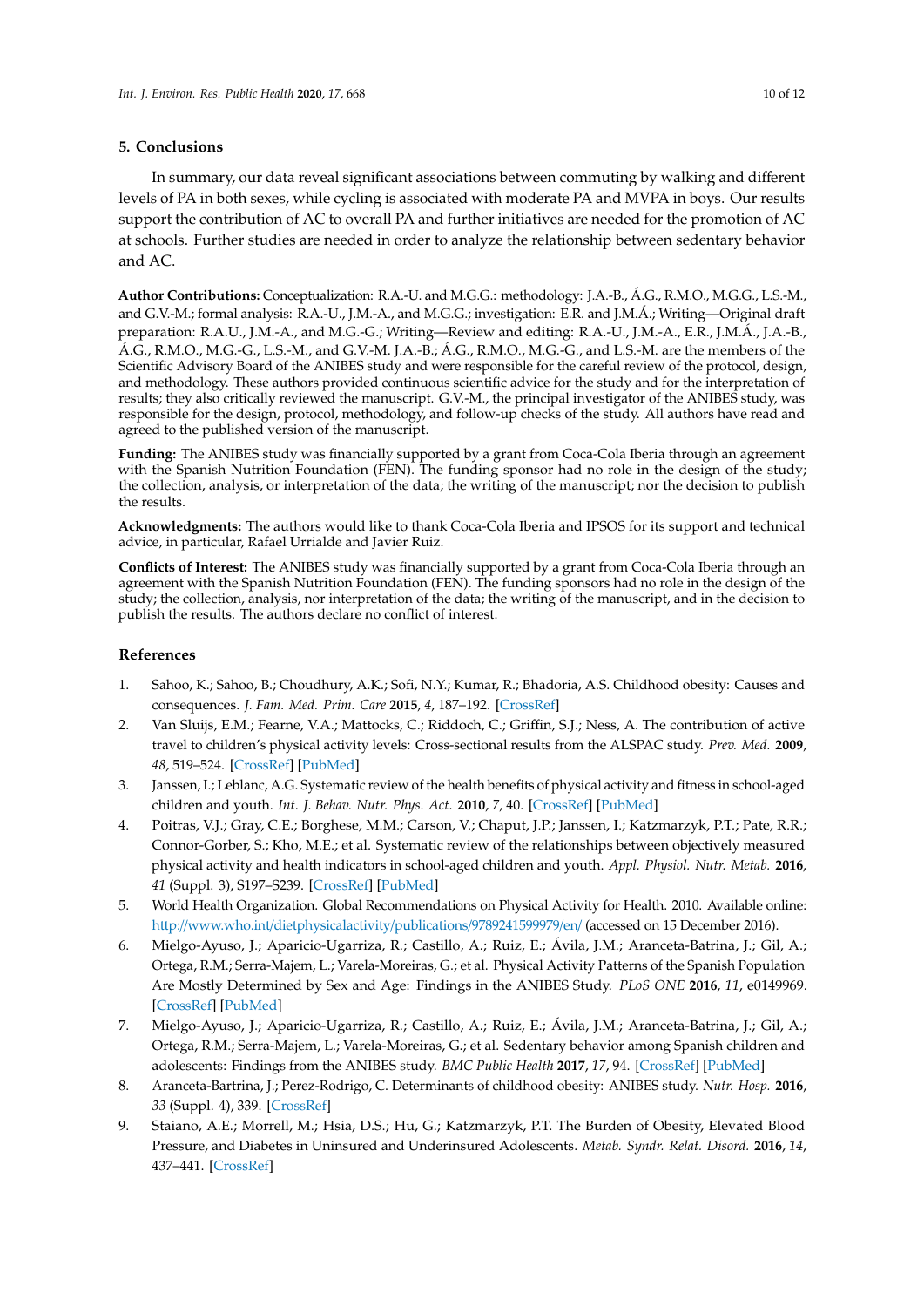- <span id="page-10-0"></span>10. Dessing, D.; de Vries, S.I.; Hegeman, G.; Verhagen, E.; Van Mechelen, W.; Pierik, F.H. Children's route choice during active transportation to school: Difference between shortest and actual route. *Int. J. Behav. Nutr. Phys. Act.* **2016**, *13*, 48. [\[CrossRef\]](http://dx.doi.org/10.1186/s12966-016-0373-y)
- <span id="page-10-1"></span>11. Yang, X.; Telama, R.; Hirvensalo, M.; Tammelin, T.; Viikari, J.S.; Raitakari, O.T. Active commuting from youth to adulthood and as a predictor of physical activity in early midlife: The young Finns study. *Prev. Med.* **2014**, *59*, 5–11. [\[CrossRef\]](http://dx.doi.org/10.1016/j.ypmed.2013.10.019)
- <span id="page-10-2"></span>12. Panter, J.; Corder, K.; Griffin, S.J.; Jones, A.P.; van Slujis, E. Individual, socio-cultural and environmental predictors of uptake and maintenance of active commuting in children: Longitudinal results from the SPEEDY study. *Int. J. Behav. Nutr. Phys. Act.* **2013**, *10*, 83. [\[CrossRef\]](http://dx.doi.org/10.1186/1479-5868-10-83) [\[PubMed\]](http://www.ncbi.nlm.nih.gov/pubmed/23803180)
- <span id="page-10-3"></span>13. Martinez-Gomez, D.; Ruiz, J.R.; Gomez-Martinez, S.; Chillon, P.; Rey-López, J.P.; Díaz, L.E.; Castillo, R.; Veiga, O.L.; Marcos, A.; AVENA-Study Group. Active commuting to school and cognitive performance in adolescents: The AVENA study. *Arch. Pediatr. Adolesc. Med.* **2011**, *165*, 300–305. [\[CrossRef\]](http://dx.doi.org/10.1001/archpediatrics.2010.244) [\[PubMed\]](http://www.ncbi.nlm.nih.gov/pubmed/21135316)
- <span id="page-10-4"></span>14. Østergaard, L.; Grøntved, A.; Børrestad, L.A.; Froberg, K.; Gravesen, M.; Andersen, L.B. Cycling to School Is Associated with Lower BMI and Lower Odds of Being Overweight or Obese in a Large Population-Based Study of Danish Adolescents. *J. Phys. Act. Health* **2012**, *9*, 617–625. [\[CrossRef\]](http://dx.doi.org/10.1123/jpah.9.5.617) [\[PubMed\]](http://www.ncbi.nlm.nih.gov/pubmed/22733866)
- <span id="page-10-5"></span>15. Ostergaard, L.; Kolle, E.; Steene-Johannessen, J.; Anderssen, S.A.; Andersen, L.B. Cross sectional analysis of the association between mode of school transportation and physical fitness in children and adolescents. *Int. J. Behav. Nutr. Phys. Act.* **2013**, *10*, 91. [\[CrossRef\]](http://dx.doi.org/10.1186/1479-5868-10-91)
- <span id="page-10-6"></span>16. Cooper, A.R.; Wedderkopp, N.; Jago, R.; Kristensen, P.L.; Moller, N.C.; Froberg, K.; Page, A.S.; Andersen, L.B. Longitudinal associations of cycling to school with adolescent fitness. *Prev. Med.* **2008**, *47*, 324–328. [\[CrossRef\]](http://dx.doi.org/10.1016/j.ypmed.2008.06.009)
- <span id="page-10-7"></span>17. Anon. Active Travel Strategy. Department for Transport. Available online: http://[www.dft.gov.uk](http://www.dft.gov.uk/pgr/sustainable/cycling/activetravelstrategy/pdf/activetravelstrategy.pdf)/pgr/ sustainable/cycling/activetravelstrategy/pdf/[activetravelstrategy.pdf](http://www.dft.gov.uk/pgr/sustainable/cycling/activetravelstrategy/pdf/activetravelstrategy.pdf) (accessed on 28 November 2016).
- <span id="page-10-8"></span>18. Salmon, J.; Timperio, A.; Cleland, V.; Venn, A. Trends in children's physical activity and weight status in high and low socio-economic status areas of Melbourne, Victoria, 1985–2001. *Aust. N. Z. J. Public Health* **2005**, *29*, 337–342. [\[CrossRef\]](http://dx.doi.org/10.1111/j.1467-842X.2005.tb00204.x)
- <span id="page-10-9"></span>19. McDonald, N.C. Active transportation to school: Trends among U.S. schoolchildren, 1969–2001. *Am. J. Prev. Med.* **2007**, *32*, 509–516. [\[CrossRef\]](http://dx.doi.org/10.1016/j.amepre.2007.02.022)
- <span id="page-10-10"></span>20. Buliung, R.N.; Mitra, R.; Faulkner, G. Active school transportation in the Greater Toronto Area, Canada: An exploration of trends in space and time (1986–2006). *Prev. Med.* **2009**, *48*, 507–512. [\[CrossRef\]](http://dx.doi.org/10.1016/j.ypmed.2009.03.001)
- <span id="page-10-11"></span>21. Chillon, P.; Martinez-Gomez, D.; Ortega, F.B.; Pérez-López, I.J.; Díaz, L.E.; Veses, A.M.; Veiga, O.L.; Marcos, A.; Delgado-Fernández, M. Six-year trend in active commuting to school in Spanish adolescents. The AVENA and AFINOS Studies. *Int. J. Behav. Med.* **2013**, *20*, 529–537. [\[CrossRef\]](http://dx.doi.org/10.1007/s12529-012-9267-9)
- <span id="page-10-12"></span>22. Chillon, P.; Ortega, F.B.; Ruiz, J.R.; De Bourdeaudhuji, I.; Martínez-Gómez, D.; Vicente-Rodríguez, G.; Widhalm, K.; Molnar, D.; Gottrand, F.; González-Gross, M.; et al. Active commuting and physical activity in adolescents from Europe: Results from the HELENA study. *Pediatr. Exerc. Sci.* **2011**, *23*, 207–217.
- <span id="page-10-13"></span>23. Bookwala, A.; Elton-Marshall, T.; Leatherdale, S.T. Factors associated with active commuting among a nationally representative sample of Canadian youth. *Can. J. Public Health* **2014**, *105*, e348–e353. [\[CrossRef\]](http://dx.doi.org/10.17269/cjph.105.4139) [\[PubMed\]](http://www.ncbi.nlm.nih.gov/pubmed/25365269)
- <span id="page-10-14"></span>24. Ruiz, E.; Avila, J.M.; Castillo, A.; Valero, T.; del Pozo, S.; Rodríguez, P.; Bartrina, J.A.; Gil, A.; González-Gross, M.; Ortega, R.M.; et al. The ANIBES Study on Energy Balance in Spain: Design, protocol and methodology. *Nutrients* **2015**, *7*, 970–998. [\[CrossRef\]](http://dx.doi.org/10.3390/nu7020970) [\[PubMed\]](http://www.ncbi.nlm.nih.gov/pubmed/25658237)
- <span id="page-10-15"></span>25. Varela Moreiras, G.; Avila, J.M.; Ruiz, E. Energy balance, a new paradigm and methodological issues: The ANIBES study in Spain. *Nutr. Hosp.* **2015**, *31* (Suppl. 3), 101–112. [\[CrossRef\]](http://dx.doi.org/10.3305/nh.2015.sup3.8758) [\[PubMed\]](http://www.ncbi.nlm.nih.gov/pubmed/25719778)
- <span id="page-10-16"></span>26. De Cocker, K.; Ottevaere, C.; Sjostrom, M.; Moreno, L.A.; Wärnberg, J.; Valtueña, J.; Manios, Y.; Dietrich, S.; Mauro, B.; Artero, E.G.; et al. Self-reported physical activity in European adolescents: Results from the HELENA (Healthy Lifestyle in Europe by Nutrition in Adolescence) study. *Public Health Nutr.* **2011**, *14*, 246–254. [\[CrossRef\]](http://dx.doi.org/10.1017/S1368980010000558) [\[PubMed\]](http://www.ncbi.nlm.nih.gov/pubmed/20236565)
- <span id="page-10-17"></span>27. Hagströmer, M.; Bergman, P.; De Bourdeaudhuij, I.; Ortega, F.B.; Ruiz, J.R.; Manios, Y.; Rey-López, J.P.; Phillipp, K.; von Berlepsch, J.; Sjöström, M.; et al. Concurrent validity of a modified version of the International Physical Activity Questionnaire (IPAQ-A) in European adolescents: The HELENA Study. *Int. J. Obes.* **2008**, *32*, S42–S48. [\[CrossRef\]](http://dx.doi.org/10.1038/ijo.2008.182) [\[PubMed\]](http://www.ncbi.nlm.nih.gov/pubmed/19011653)